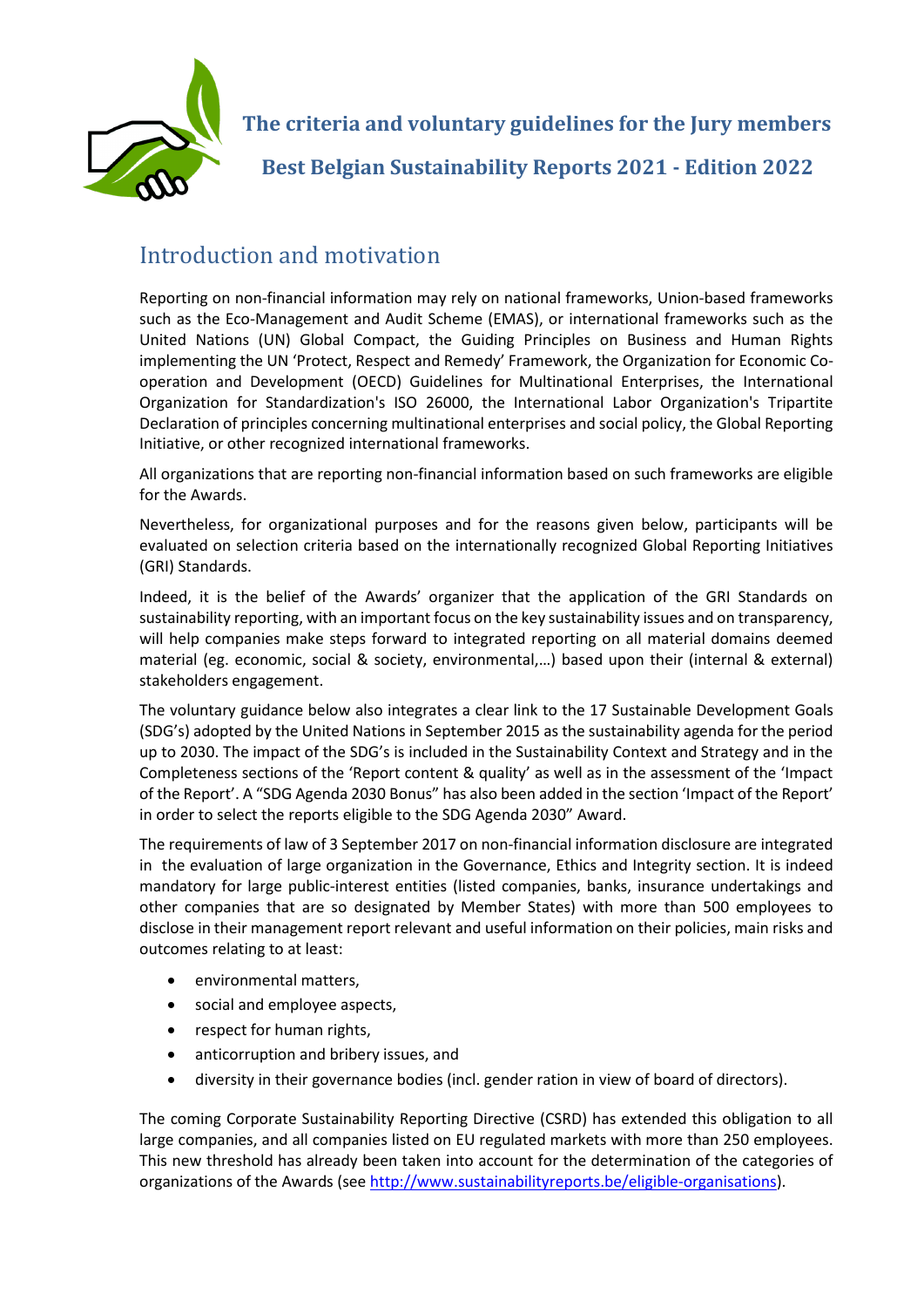

# Eligibility of the report

The report has to communicate on the activities of a Belgian legal entity or on the Belgian activities of a foreign entity. To be eligible, the report on the Belgian activities of a foreign entity must set clear sustainability objectives and provide sufficient information on the basis of certain selected criteria (targets, results etc.) for Belgium. The organization has to report on its economic, social and environmental activities and performance. For more information on the eligibility and the categories of organizations of this edition see als[o http://www.sustainabilityreports.be/eligible-organisations.](http://www.sustainabilityreports.be/eligible-organisations)

# Awards edition 2022

For the edition 2022, two categories of Awards will be given to the Best Belgian Sustainability Reports: one that will be awarded by public vote for each of the three organizations' categories (see above) and another one, which consists in five specific prizes awarded by the jury.

- 1. "Best Impact Sustainability Report" : the Jury will short-list two nominees by category of organization, focusing on the impact of the reports (quantified KPI's, comparison with peers, comparison over the years,…) . Pre-selected candidates will be given the opportunity to present themselves on the day of the ceremony and to communicate on their social and environmental transition. The winners will then be designated by a public vote.
- 2. Additionally, five specific cross-categories Awards will be given by the jury:
	- The "Best 1st Sustainability Report";
	- "SDG Agenda 2030" for the organization having the best score in the "SDG Agenda 2030 Bonus"
	- Report with "Best Stakeholders Inclusiveness and Engagement" for the organization having the best score for this criteria; and
	- Report with "Best Creativity & Originality" for the organization having the best score for this criteria.

Therefore, 7 organizations will be offered the chance to win a prize.

## Table of content

The criteria have been divided into two parts:

- 1. Principles for defining report content & quality (60 %)
- 2. Impact of the report (40 %)

The percentage between the criteria has been changed to reflect the importance of impact of the report.

#### REPORT CONTENT & QUALITY

The report content & quality section makes up 60% of the marks and is sub-divided into 6 sections:

1. Sustainability Context and Strategy (10%)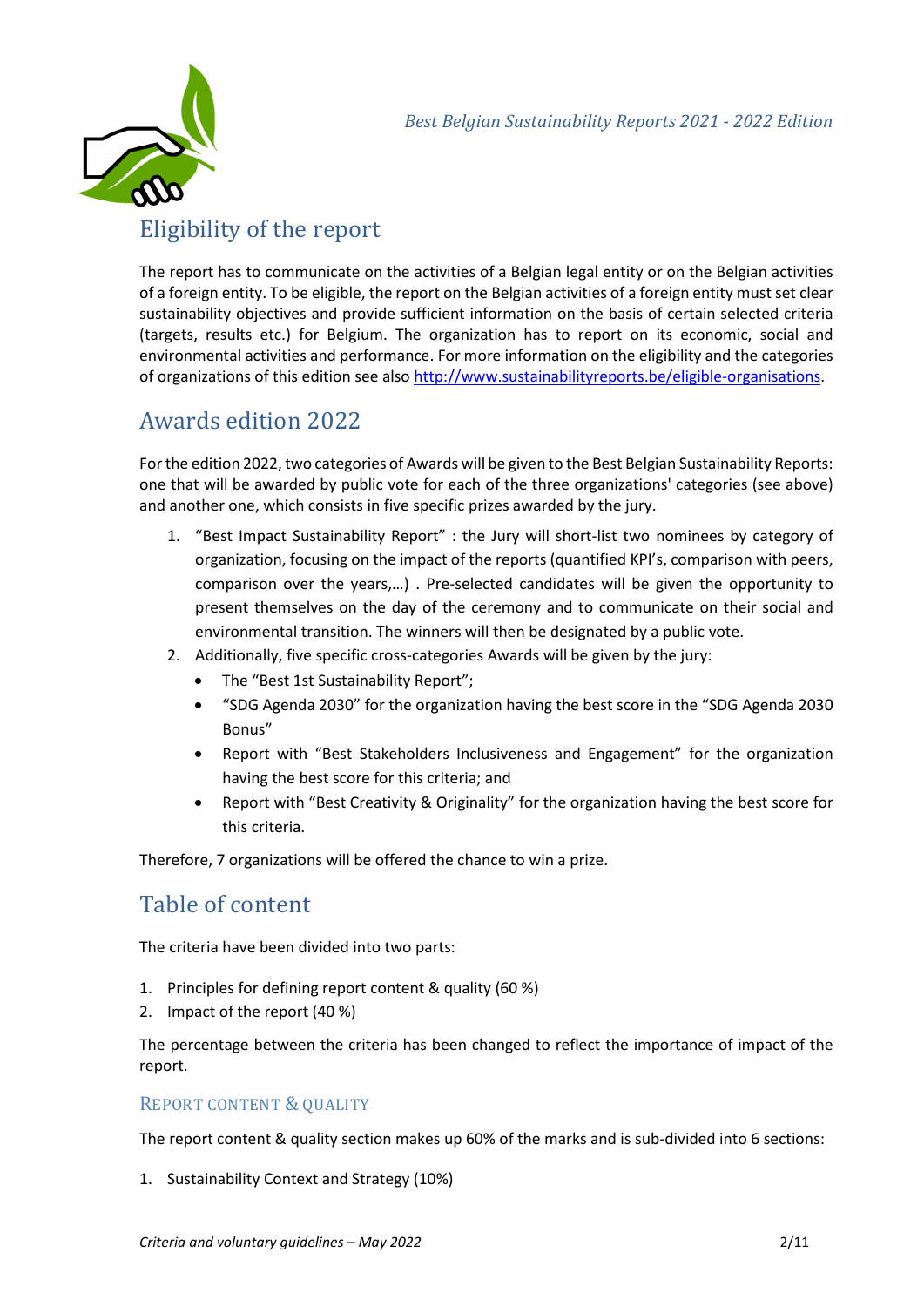

- 2. Governance, Ethics and Integrity (10%)
- 3. Stakeholder Inclusiveness and Engagement (10%)
- 4. Materiality and Boundaries (10%)
- 5. Quality: Accuracy, Timeliness and Completeness (10%)
- 6. Reliability and Clarity (10%)

#### IMPACT OF THE REPORT

The impact of the report section makes up 40% of the marks and is sub-divided into 2 sections:

- 1. Quantified & impact assessment: Comparability, Balance and KPI's/objectives/Targets (25 %)
- 2. Overall impression including creativity & originality (15%)
- 3. SDG Agenda 2030 Bonus (Bonus: +10 %)

The criteria will be applied to a sustainability report regardless of the way this is presented: as a separate report, or integrated or combined with the annual report.

The sections of the criteria are described in more detail below.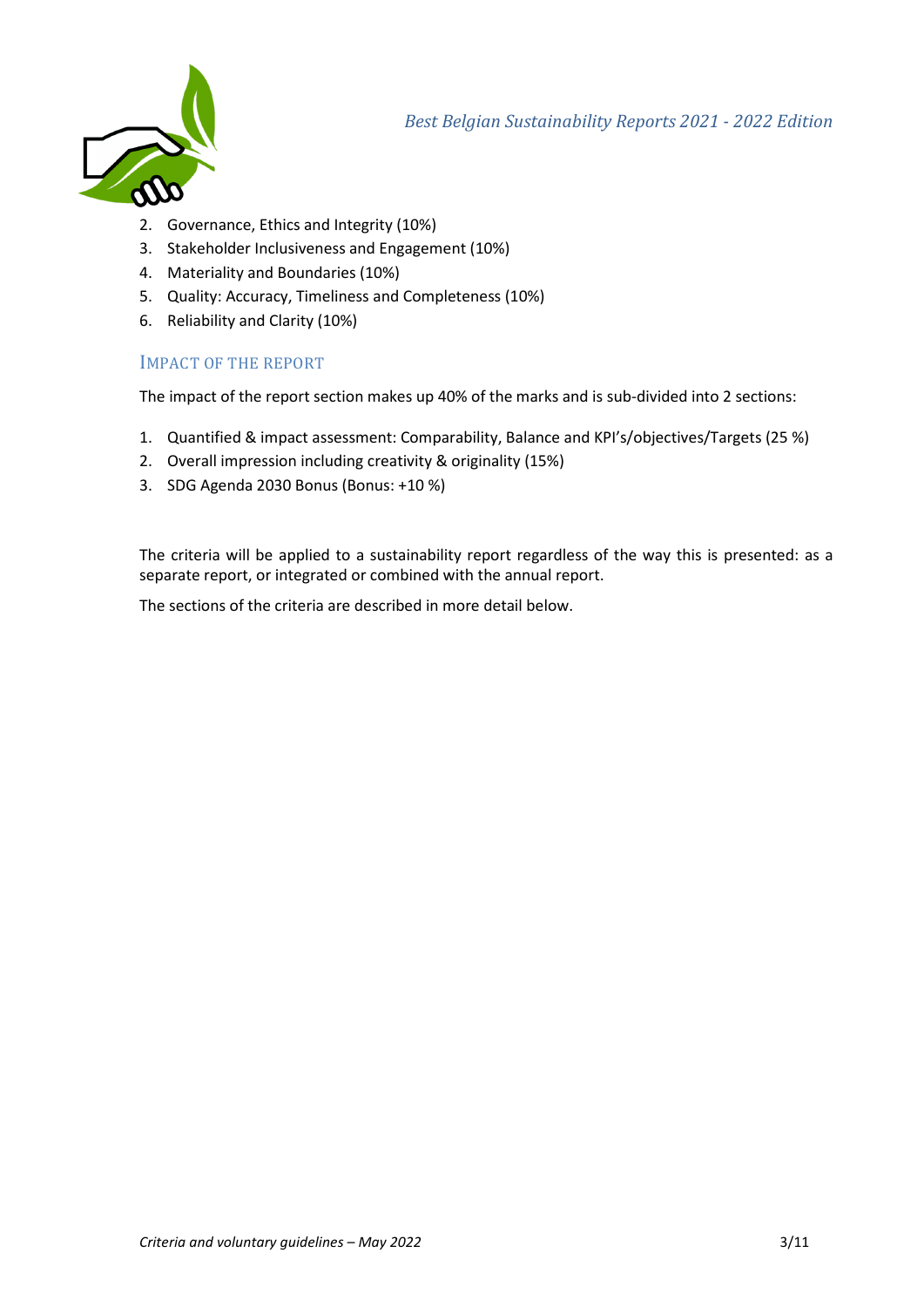

# PART ONE: PRINCIPLES FOR DEFINING REPORT CONTENTS & QUALITY (60%)

### **1. Sustainability Context and Strategy (10 %)**

The report should present the organization's performance in the wider context of sustainability and a general strategic view of the organization's sustainability, in order to provide context for subsequent, more detailed reporting. The strategy and analysis may draw on information provided in other parts of the report, but is intended to give insight on strategic topics rather than simply summarize the contents of the report. A special focus is made on how organizations can align their strategies as well as measure and manage their contribution to the Sustainable Development Goals. The 17 goals cover very varied themes, such as climate change, health, employment, innovation, and even the development of transparent institutions and justice for everyone. For the sake of clarity, they are divided into 5 groups: People, Planet, Prosperity, Peace and Partnerships (see Appendix on SDGs).

#### *Sustainability context*

Information on performance should be placed in context. The underlying question of sustainability reporting is how an organization contributes, or aims to contribute in the future, to the improvement or deterioration of economic, environmental and social conditions, developments, and trends at the local, regional or global level. Reporting only on trends in individual performance (or the efficiency of the organization) fails to respond to this underlying question. Reports should therefore seek to present performance in relation to broader concepts of sustainability, including the aspects of sustainability as defined and accepted by all organizations through the Sustainable Development Goals. This involves discussing the performance of the organization in the context of the limits and demands placed on environmental or social resources at the sector, local, regional, or global level.

*General strategic view of the organization's sustainability*

1.1. The organization should provide a statement from the most senior decision-maker of the organization (such as CEO, chair, or equivalent senior position) about the relevance of sustainability to the organization and the organization's strategy for addressing sustainability (commitment to economic and/or social and/or environmental goals by leadership).

The statement should present the overall vision and strategy for the short term, medium term, and long term, particularly regarding managing the significant economic, environmental and social impacts that the organization causes and contributes to, or the impacts that can be linked to its activities as a result of relationships with others (such as suppliers, people or organizations in local communities) or performance.

The statement should include:

- Strategic priorities and key topics for the short and medium term regarding sustainability, including respect for internationally recognized standards and how such standards relate to long term organizational strategy and success;
- Broader trends (such as macroeconomic or political) affecting the organization and influencing sustainability priorities;
- Key events, achievements, and failures during the reporting period;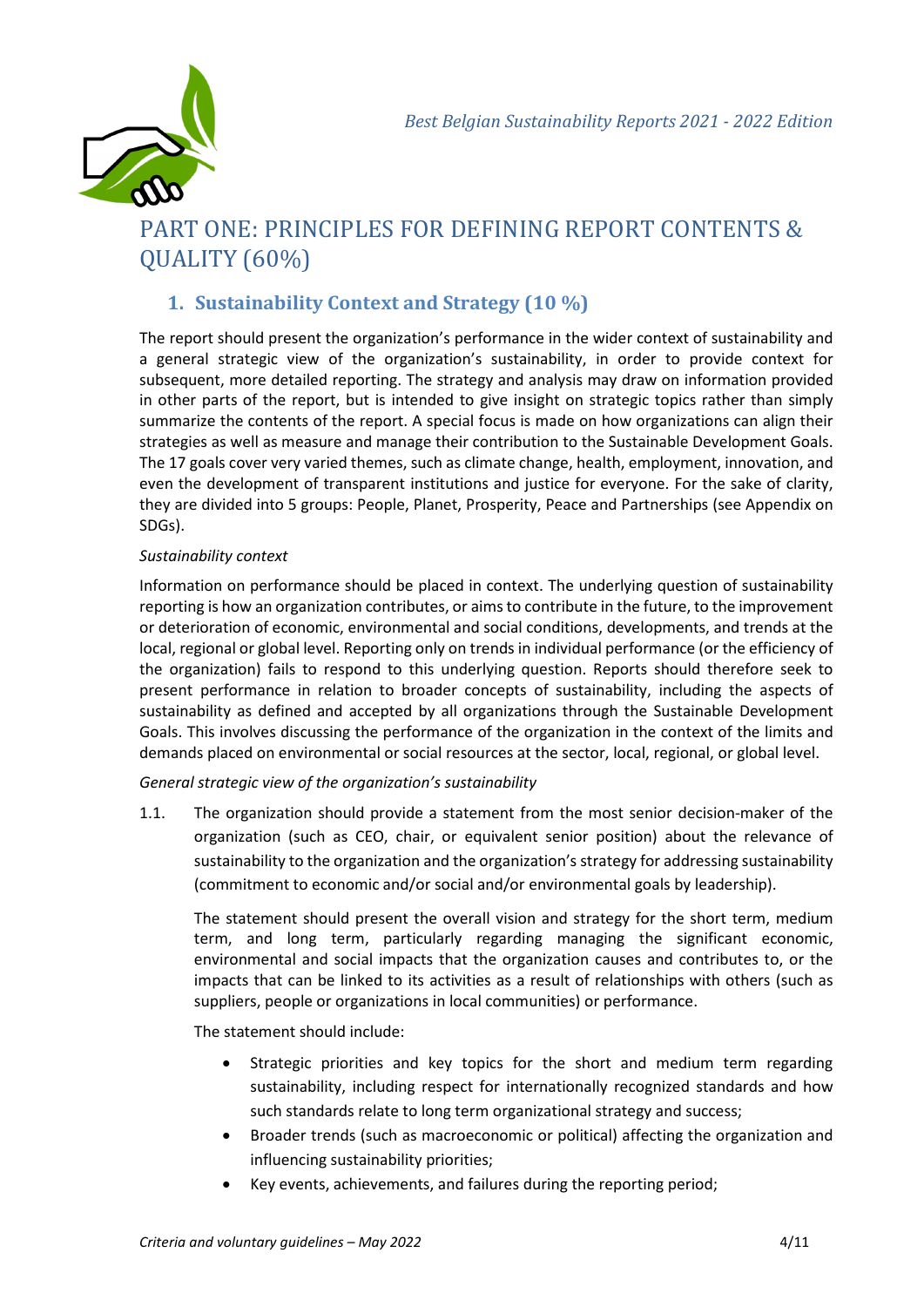

- Views on performance with respect to targets;
- Outlook on the organization's main challenges and targets for the next year and goals for the coming 3–5 years;
- Other items pertaining to the organization's strategic approach.
- 1.2. The organization should provide a description of key impacts on sustainability and effects on stakeholders and a description of the impact of sustainability trends, risks, and opportunities on the long term prospects and financial performance of the organization description of risks, and opportunities (it is a sort of executive summary).

The description should include:

- A description of the significant economic, environmental and social impacts of the organization, and associated challenges and opportunities. This includes the effect on stakeholders' rights as defined by national laws and the expectations in internationally recognized standards and norms. An explanation of the approach to prioritizing these challenges and opportunities.
- Key conclusions about progress in addressing these topics and related performance in the reporting period. This includes an assessment of reasons for underperformance or over-performance.
- A description of the main processes in place to address performance and relevant changes.

### **2. Governance, Ethics & Integrity (10 %)**

Governance, Ethics and integrity are part of G4 minimum content requirements and were already addressed in the last year's criteria. Transparency on the governance structure and composition of the organization is important to ensure the accountability of the relevant bodies and individuals. The report has to describe how the highest governance body is established and structured in support of the organization's purpose, and how this purpose relates to economic, environmental and social dimensions.

The organization has to describe the organization's values, principles, standards and norms of behavior such as codes of conduct and codes of ethics.

The following issues should be covered in order to fulfill the principle

- 2.1. Governance structure of the organization, including committees of the highest governance body.
- 2.2. Identification of any committees responsible for decision-making on economic, environmental and social impacts.
- 2.3. Role of the highest governance body in setting the organization's purpose, values (or mission statements), and strategy and goals related to economic, environmental and social impacts (development, approval and updating).
- 2.4. The competencies, responsibilities and performance evaluation of the highest governance body.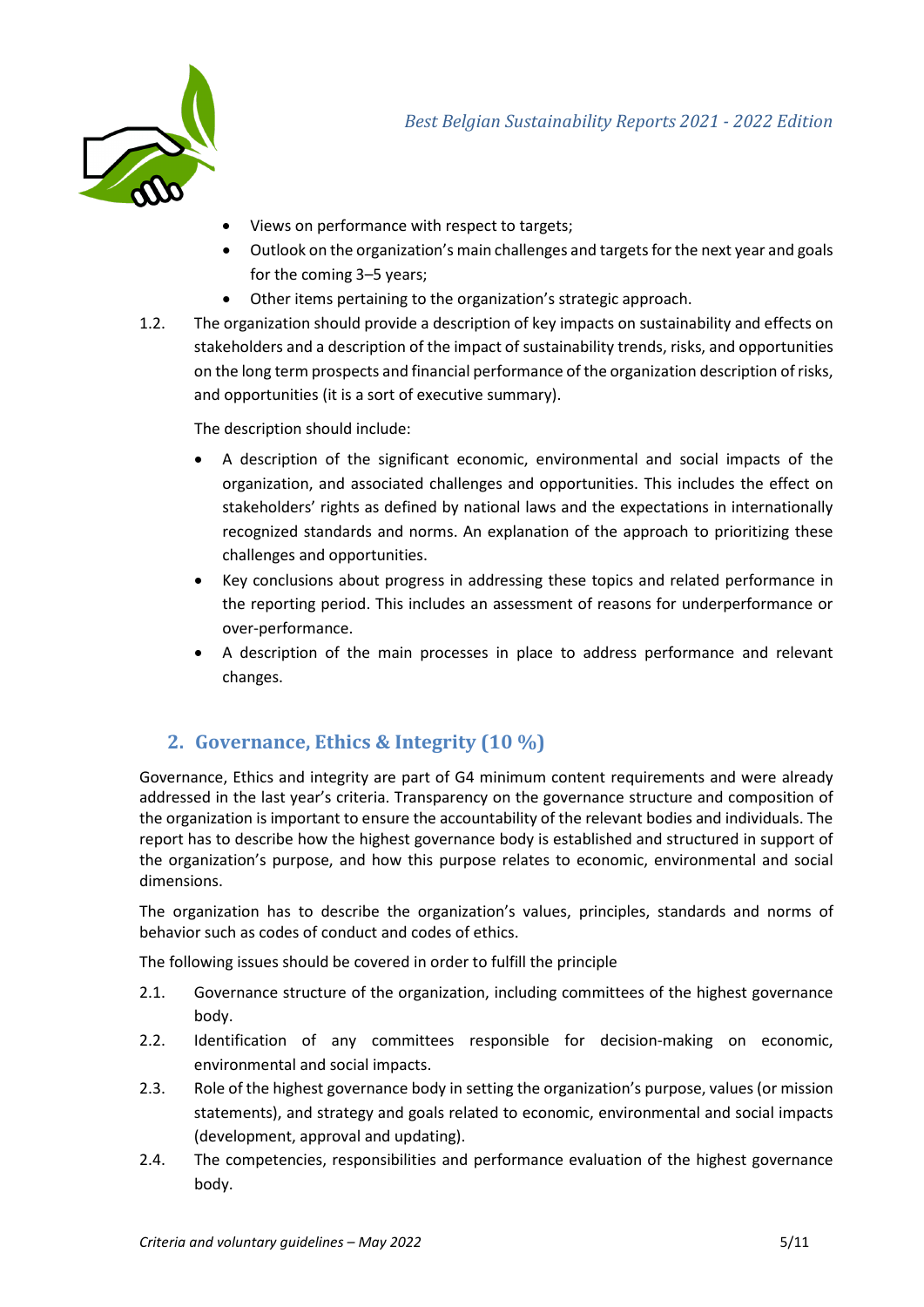

- 2.5. The role of the highest governance body in risk management (internal audits, compliance), in sustainability reporting, in evaluating economic, environmental and social performance.
- 2.6. Remuneration and incentives.
- 2.7. Description of the organization's values, principles, standards and norms (i.e. codes of conduct, codes of ethics).
- 2.8. Its internal and external mechanisms for seeking advice on ethical and lawful behavior.
- 2.9. Its internal and external mechanisms for reporting concerns about unethical or unlawful behavior and matters of integrity.

In case of a large organization, their management report should disclose relevant and useful information on their policies, main risks and outcomes relating to at least:

- environmental matters,
- social and employee aspects,
- respect for human rights,
- anticorruption and bribery issues, and
- diversity in their board of directors.

#### **3. Stakeholder Inclusiveness and Engagement (10%)**

The organization should identify its stakeholders, and explain how it has responded to their reasonable expectations and interests.

Stakeholders can include those who have invested in the organization as well as those who have other relationships to the organization. The reasonable expectations and interests of stakeholders are a key reference point for many decisions in the preparation of the report.

The report has to provide an overview of the organization's stakeholder engagement during the reporting period. It does not have to be limited to engagement that was conducted for the purposes of preparing the report. Therefore, the report has to include the following items:

- 3.1. List of stakeholder groups engaged by the organization;
- 3.2.Organization's approach to stakeholder engagement (consultation), including frequency of engagement by type and by stakeholder group, and an indication of whether any of the engagement was undertaken. The reasonable expectations and interests of stakeholders should be a key reference point for many decisions in the preparation of the report. However, not all of an organization's stakeholders will use the report. This presents challenges in balancing the specific interests and expectations of stakeholders who can reasonably be expected to use the report with broader expectations of accountability to all stakeholders;
- 3.3.Use of stakeholder feedback: key topics and concerns that have been raised through stakeholder engagement/consultation, and how the organization has responded to those key topics and concerns, including through its reporting specifically as part of the report preparation process.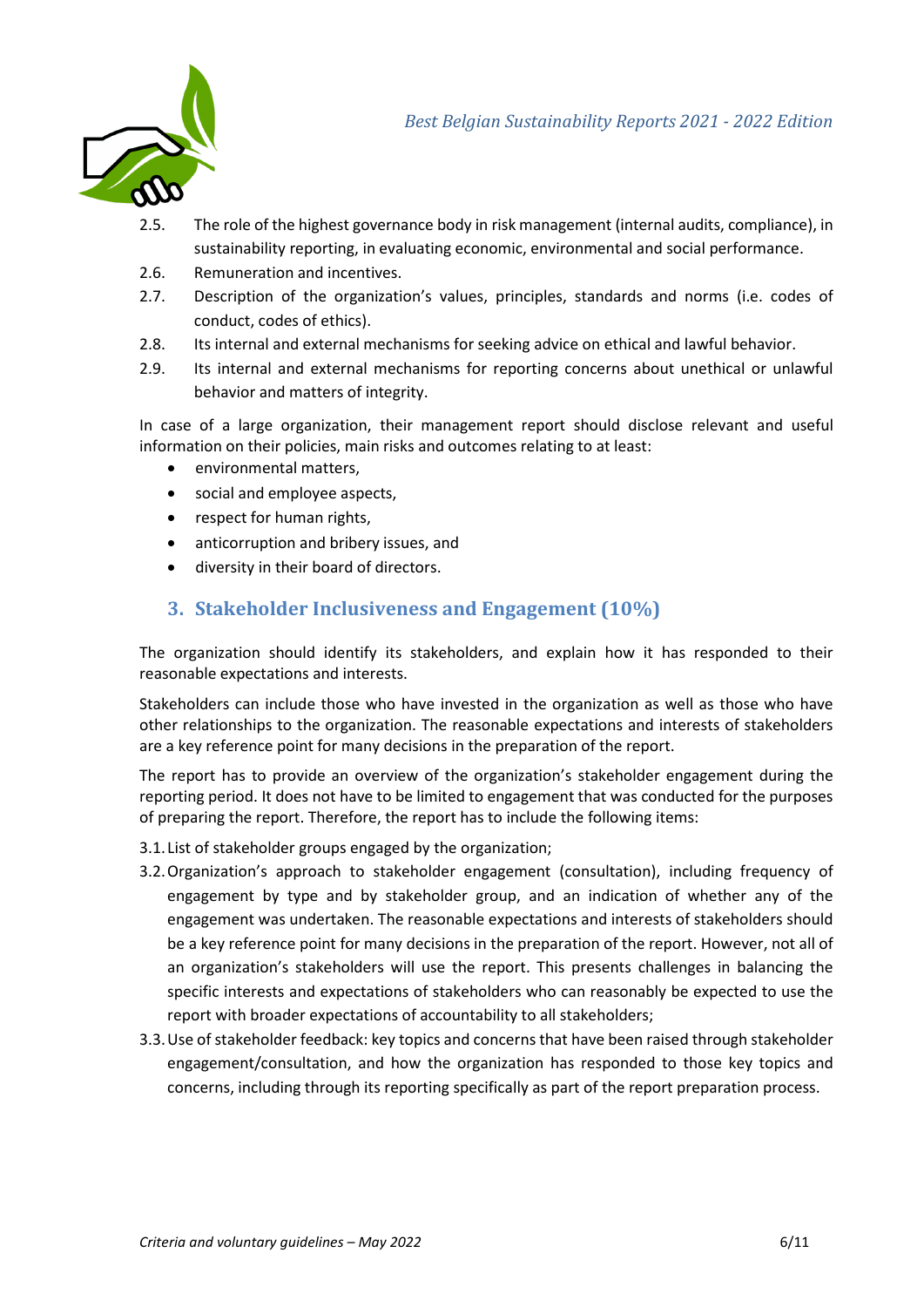

### **4. Materiality and Boundaries (10%)**

The report should cover aspects that:

- Reflect the organization's significant economic, environmental and social impacts; or
- Substantively influence the assessments and decisions of stakeholders.

The organization should describe its supply chain or value chain (i.e. number and names of suppliers, organization, structure) and integrate the impact of the supply chain on the environment, on labor practices, on human rights and on the society, in the overall report, applying the concept of materiality.

Organizations are faced with a wide range of topics on which they could report. Relevant topics are those that may reasonably be considered important for reflecting the organization's economic, environmental and social impacts, or influencing the decisions of stakeholders, and, therefore, potentially merit inclusion in the report. Materiality is the threshold at which aspects become sufficiently important that they should be reported. Organizations should describe the process they have deployed to determine what is material or relevant for the organization over its value chain.

The report has to provide an overview of the process that the organization has followed to define the Report Content, the identified material Aspects and their Boundaries, and restatements (if any):

- 4.1. List of all entities included in the organization's consolidated financial statements or equivalent documents (and also excluded).
- 4.2. Process for defining the report content and the Aspect Boundaries : identifying relevant topics, determining boundaries for relevant topics, prioritization (what to analyze), validation and review.
- 4.3. List of all the material aspects identified and for each material aspect whether it is material within the organization and outside the organization;
- 4.4. Significant changes from previous reporting periods.

### **5. Quality : Accuracy, Timeliness, Completeness (10%)**

The reported information should be sufficiently accurate and detailed for stakeholders to assess the organization's performance.

Responses to economic, environmental and social Disclosures on Management Approach and Indicators can be expressed in many ways, ranging from qualitative responses to detailed quantitative measurements. The characteristics that determine accuracy vary according to the nature of the information and the user of the information.

The organization should report on a regular schedule so that information is available in time for stakeholders to make informed decisions.

The usefulness of information is closely tied to whether the timing of its disclosure to stakeholders enables them to effectively integrate it into their decision-making. The timing of release refers both to the regularity of reporting as well as its proximity to the actual events described in the report.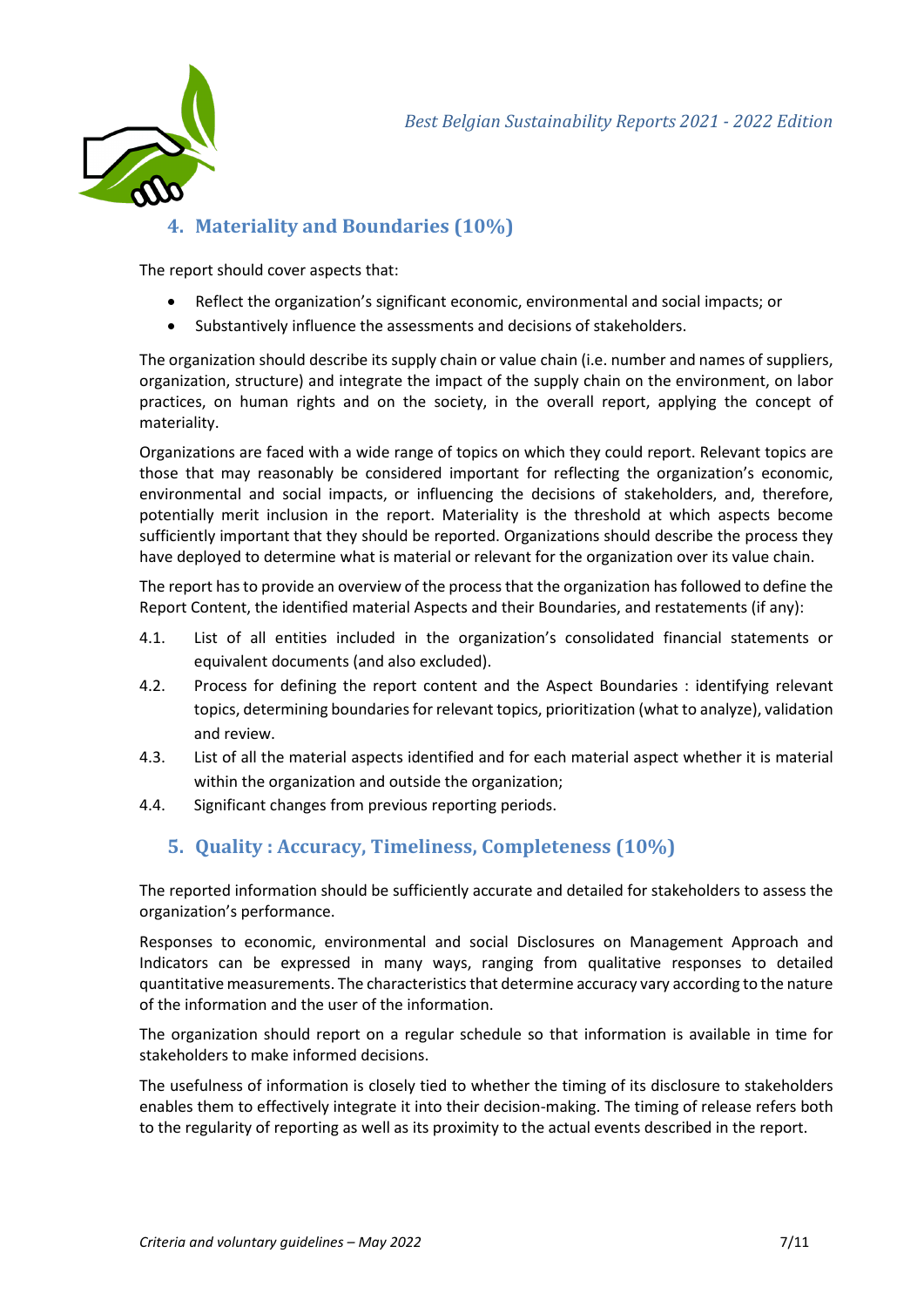

The report should include coverage of material Aspects and their Boundaries, sufficient to reflect significant economic, environmental and social impacts, and to enable stakeholders to assess the organization's performance in the reporting period.

Completeness primarily encompasses the dimensions of scope, boundary, and time. The concept of completeness may also be used to refer to practices in information collection and whether the presentation of information is reasonable and appropriate and is linked to the materiality process: topics identified as material for the company are expected to be reported on in terms of performance, targets, … Completeness does not mean details on every topics nor very long report. Instead, short and sharp reports will be appreciated.

### **6. Reliability & Clarity (10%)**

The organization should gather, record, compile, analyze and disclose information and processes used in the preparation of a report in a way that they can be subject to examination and that establishes the quality and materiality of the information.

6.1. Stakeholders should have confidence that a report can be checked to establish the veracity of its contents and the extent to which it has appropriately applied Reporting Principles.

6.2. The inclusion of a verification statement is an important aspect of report credibility. The information and data included in a report should be supported by internal controls or documentation that could be reviewed by individuals other than those who prepared the report.

The organization should make information available in a manner that is understandable and accessible to stakeholders using the report. Information should be presented in a manner that is comprehensible to stakeholders who have a reasonable understanding of the organization and its activities.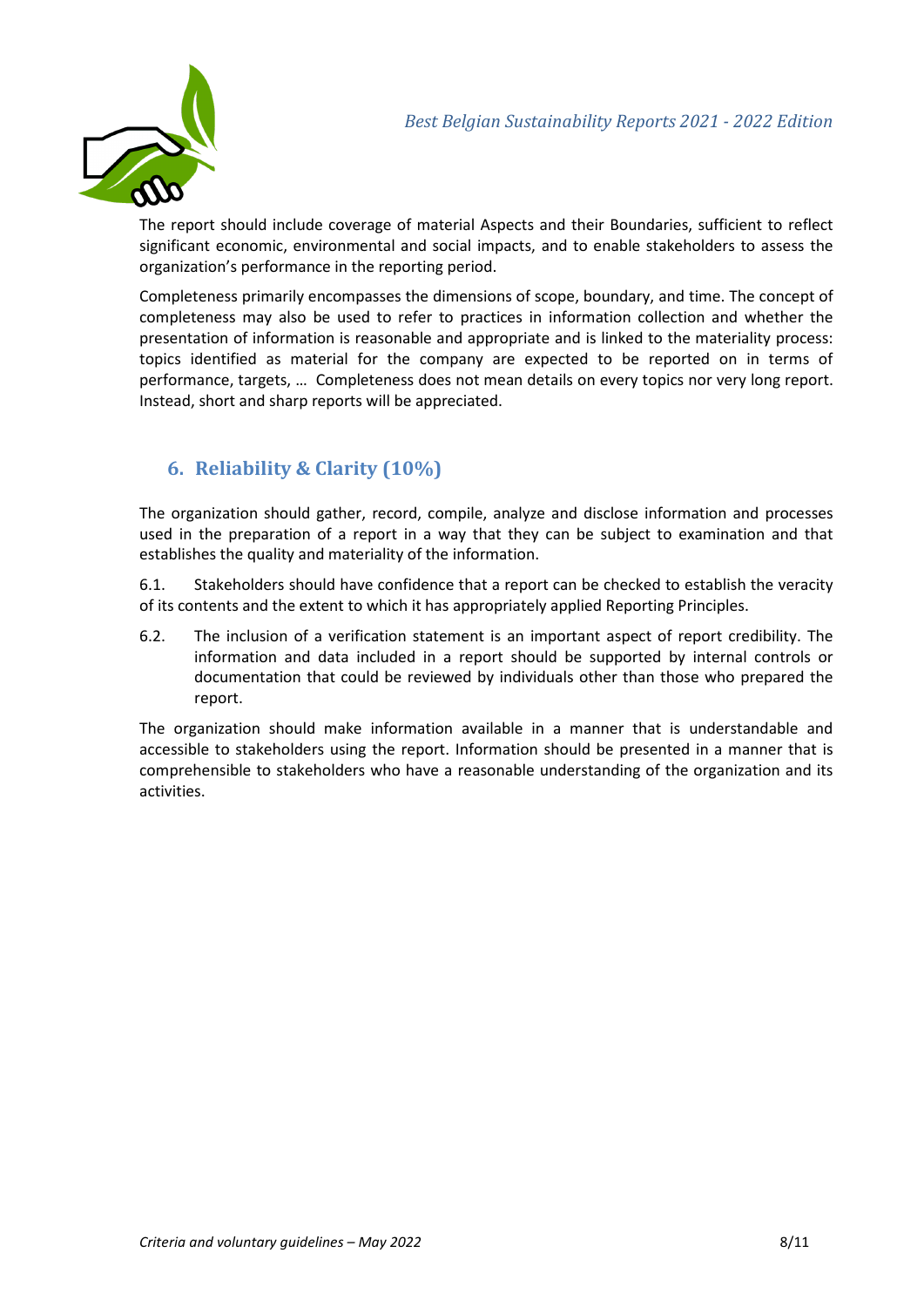

# PART TWO : IMPACT OF THE REPORT (40%+Bonus)

The added value of the organization for the Society should be explained in the sustainability report. It should be a "societal" report. It must tell why the organization has more positive impact to the Society than negative, while integrating the objective of sustainability. Creating work should not be the only added-value of an organization. Organizations should question their societal utility. Public and non-profit sectors should not be exempted from questioning the sense of a public service created long time ago for example. Integrating positive and negative impact on society in the report should be the key to demonstrate the utility of an organization.

### **1. Quantified & impact assessment: Comparability, Balance and KPI's/objectives/Targets (25 %)**

Short and sharp reports will be appreciated (to the point). The trend towards shorter reports is highly appreciated.

Consumers/ citizens should have read the questioning of a public service on the way it functions for a sustainable management of public money.

The report should reflect positive and negative aspects of the organization's performance to enable a reasoned assessment of overall performance.

The overall presentation of the report's content should provide an unbiased picture of the organization's performance. The report should avoid selections, omissions, or presentation formats that are reasonably likely to unduly or inappropriately influence a decision or judgment by the report reader.

Balance is a principle based on G4 definitions which was already addressed in the previous year's criteria.

The organization should select, compile and report information consistently. The reported information should be presented in a manner that enables stakeholders to analyze changes in the organization's performance over time, and that could support analysis relative to other organizations.

Comparability is also necessary for evaluating performance. Stakeholders using the report should be able to compare information reported on economic, environmental and social performance against the organization's past performance, its objectives, and, to the degree possible, against the performance of other organizations.

KPI's, objectives and targets should be clearly defined in line with SMART principle :

- Specific
- **Measurable**
- Achievable
- Realistic and
- Time bound

Furthermore, the calculation method and scope of KPI's, objectives and targets should be clearly defined, with a clear preference to full coverage of entire operations of the company and its value chain (full impact assessment of the organization / groups' activities, products & services.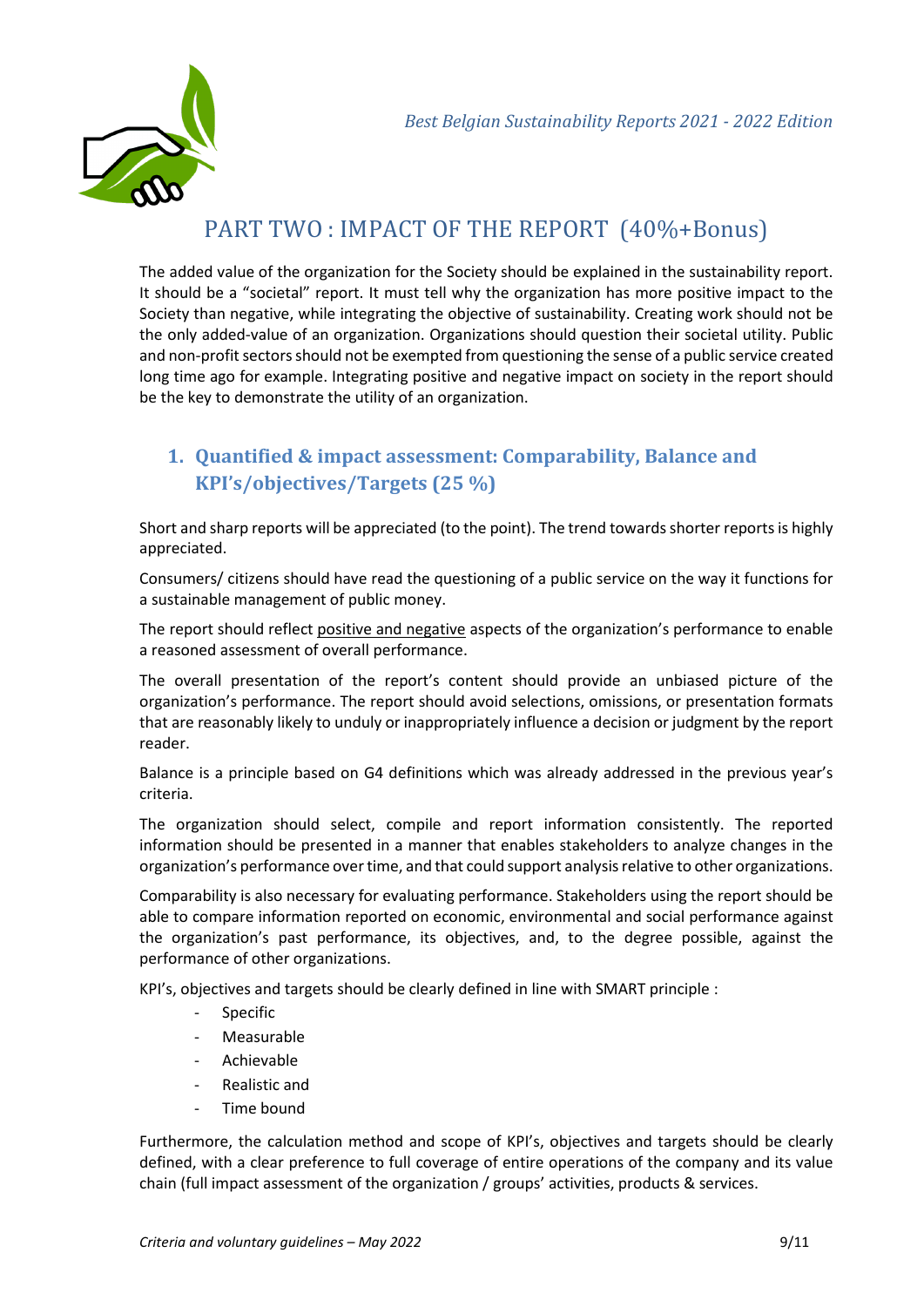

Organizations and companies with a higher maturity set clear objectives and targets against which they measure performance on a consistent basis.

The SDGs provide a global business and sector wide opportunity to help companies and organizations integrate their corporate and sustainability reporting. The SDGs are a set of goals to be achieved within a specific time frame and their achievement can be thought of as a series of outcomes. In this way, the SDGs can provide a framework to help transition from a focus purely on the outputs of a business / organization (i.e. products made, services delivered), to one in which the end outcomes and their impacts (i.e. use of natural resources, employment opportunities created, energy used) become much more fully considered. Some impacts will be positive and some negative. Ultimately the SDGs can put a financial value on the success of sustainable action both within the organization and in larger society. To achieve this, organizations need a reporting approach that takes into account both the importance of specific SDGs to the organization and how to meaningfully measure progress against them.

### **2. Overall impression including creativity & originality (15%)**

This criteria has been maintained as it has been considered as important by the organizers of the event. The extent to which the report communicates to the declared target audiences should be evaluated. Issues to consider are: layout and appearance, comprehensive navigation through report, communication and feedback mechanisms, use of internet, appropriateness of graphs, illustrations and photos, understandability, readability, accessibility and appropriate length. The relevance of the topics addressed to the stakeholders is of great importance.

Creativity and originality of the reports should be assessed here. Innovation in the lay-out of reports (online version or even in the format of a website entirely dedicated to the subject) should be encouraged as it makes it often more user-friendly, with the use of good videos and explanations or other interaction possibilities.

Also the format of presentation or well-chosen pictures motivates the reader to further read the report and should be appreciated.

However a web-based approach for example should not make it more difficult to get an overall view or to gather the relevant information. A nice presentation should not be one more promotion brochure and not a well-balanced presentation of the organization. Clarity and Accuracy as referred above should be kept in mind while evaluation the creativity-originality of the report.

#### **3. SDG Agenda 2030 Bonus (+10% Bonus)**

Seven years after the adoption of the [1](#page-9-0)7 Sustainable Development Goals<sup>1</sup> by the United Nations, a sound review of the reports from an SDG perspective appeared relevant. If SDGs are well embedded in the report, the organization will receive a bonus which will make it eligible to participate in the Awards to the "SDG Agenda 2030".

The impact of the SDG's is included in the Sustainability Context and Strategy and in the Completeness sections of the 'Report content & quality' as well as in the assessment of the 'Impact of the Report'.

<span id="page-9-0"></span><sup>1</sup> See<https://sustainabledevelopment.un.org/sdgs>